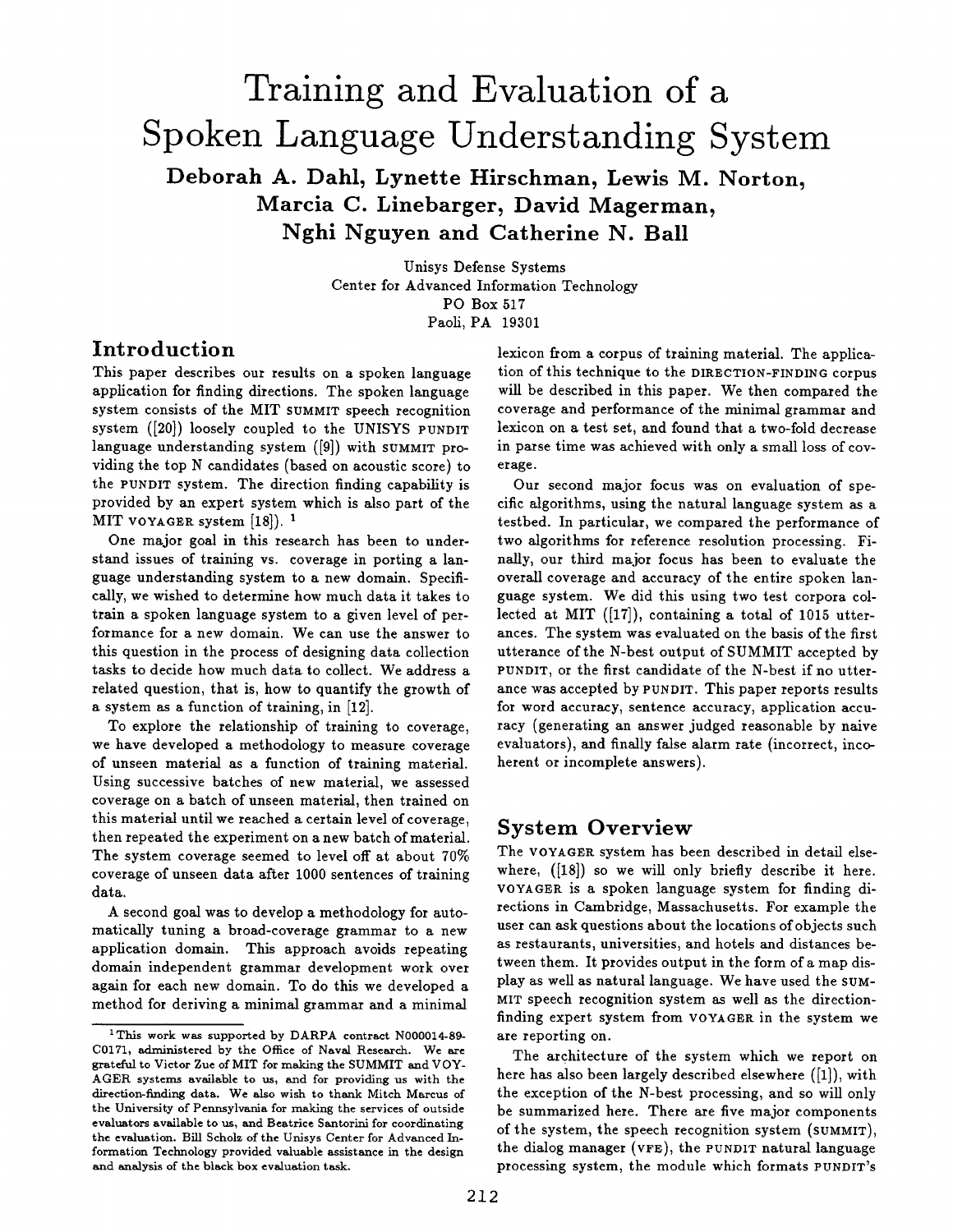output for the direction finder (QTIP), and the direction finder itself. VFE takes SUMMIT'S N-best output (computed using a word-pair grammar of perplexity 60), and sends it to PUNDIT for syntactic and semantic analysis. The first candidate which PUNDIT accepts is sent to qTIP, where it is formatted and sent to the direction finder. When the direction finder's English response is returned to VFE, it is sent to PUNDIT as well, so that the information from the direction finder's response can be processed and incorporated into the discourse context. This feature allows the user to refer to things that the direction finder has mentioned, and in general allows the user and the expert system to engage in a dialog. The PUNDIT natural language processing system ([9]) is implemented in Prolog and consists of a top-down backtracking parser  $([10])$ , a semantic interpreter  $([13])$ , and a pragmatics component ([5]). The system uses a semantic-net based knowledge representation system ([6]).

# **Training**

#### **Training Data and Coverage**

In order to measure the effect of training on coverage, we developed a standardized training technique. We began by training the system on a set of 176 development sentences to a level of 96% percent application accuracy. We then ran a batch of 300 previously unseen sentences through the system and measured accuracy. This was followed by a development stage where we trained the system to about 80% accuracy. Then the system was given a new set of 300 unseen sentences. This cycle of testing and development was repeated for approximately 1000 sentences, and we observed a leveling off of the performance of the system on unseen data at approximately 70%. The growth of coverage is illustrated in Figure 1. The cold run coverage is coverage measured on each batch of sentences before any development had taken place. Development coverage was the coverage after the system was developed for that batch of sentences, and final coverage was the increased coverage that was achieved after development on later batches of sentences.

#### Grammar Pruning Experiments

Use of tight syntactic and semantic constraints is an important source of constraint in a spoken language understanding system. There are two approaches to constructing a tight grammar for a given corpus of training material. One approach is to build the grammar incrementally, based on the observed training data, as in TINA ([14]). This approach has the disadvantage of constructing a basic grammar of English over again for each domain. The other approach is to prune a general grammar of English to cover only those constructions seen in the training data. This approach has the advantage of making available a 'library' of constructions (that is, the full grammar) which can easily be added to the system when additional data indicates a need for them.

In both cases, the coverage of the grammar will directly reflect the amount of training data seen.

We have developed a technique for pruning our general English grammar, based on supervised training. We make use of the fact that PUNDIT provides a detailed parse tree, reflecting the set of BNF definitions used in parsing the sentence. The parse tree also contains each word labeled by part of speech. Given a corpus of training sentences with their correct parses, a program can identify those constructions used to obtain that parse and can extract the associated rules from the general grammar. Similarly, it can identify how each word is actually used in the training data and extract a minimal lexical definition reflecting the word's usage in context.

Using these techniques, we performed a small set of experiments on the effects of pruning both the grammar and the lexicon. There are several ways to analyze how pruning affects overall system behavior. We can look for reduction in perplexity; however, given the heavily context-dependent nature of our grammar, the effects of pruning seemed quite small (10-15% reduction). We also looked at the effect of pruning on overall system performance. Given a grammar based on some 500 training sentences, we observed a two-fold speed-up when the same sentences were run using the pruned grammar and lexicon (reducing the average time to correct parse from 4.2 sec to 2.1 seconds, on a Sun 3-60). We also looked at the relation between coverage and amount of training data. Our tests indicated that we did not lose much coverage by pruning the grammar  $(-3, %)$  after training on 226 sentences and -2 % after training on 526 sentences). We lost more coverage from pruning the lexicon (-33 % after training on 226 sentences, and -7 % after training on 526 sentences), but this was largely to the "unknown" word problem, more than to pruning away needed meanings.



#### PUNDIT Coverage of Voyager Data

Figure 1: Coverage of VOYAGER data on 5 successive sets of 300 sentences

A B C D E **B~tch** 

Percent Correct

ສ

 $\bullet$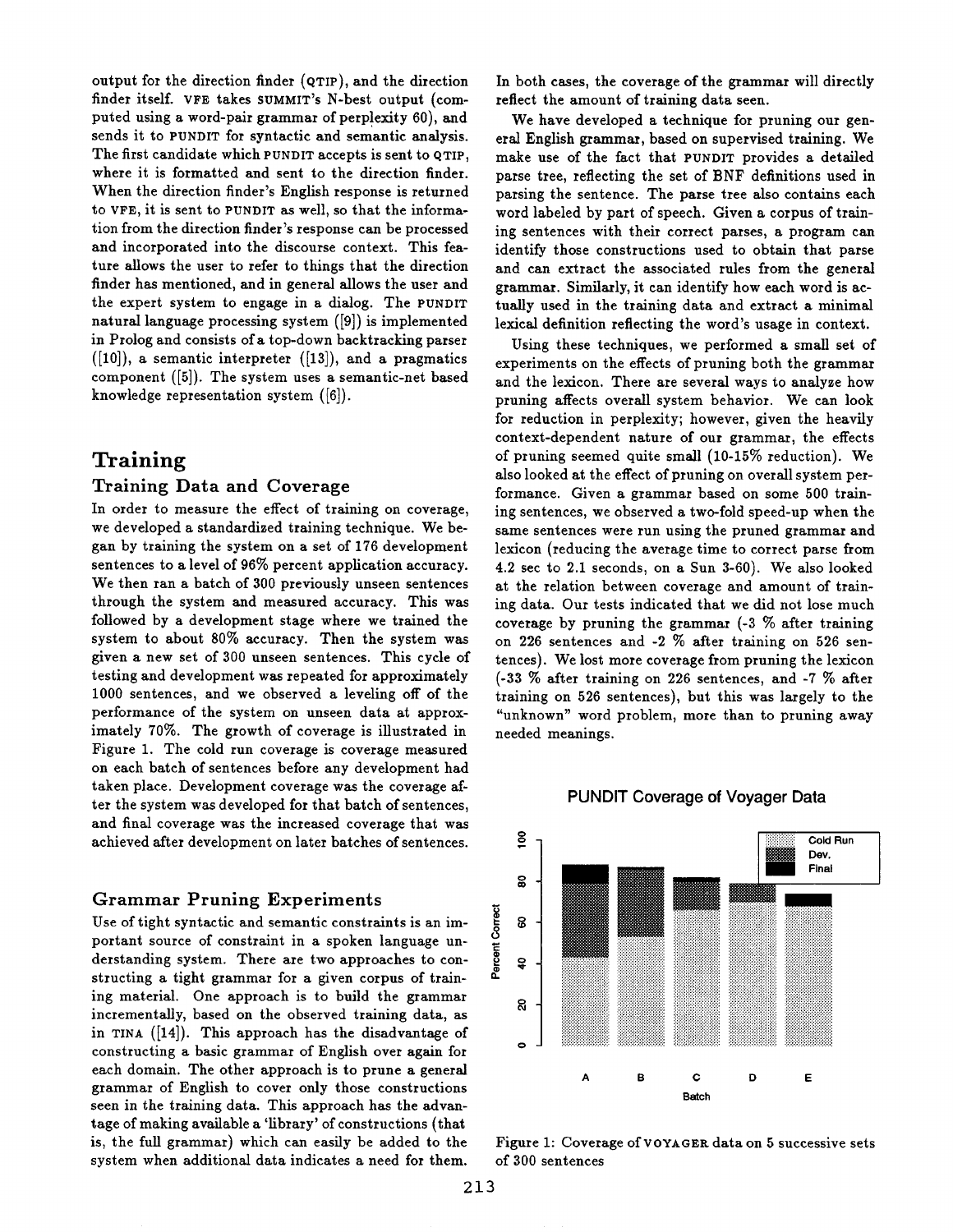These experiments, though limited, indicate that grammar and lexicon pruning may offer significant reductions in processing time with only small losses in coverage. Furthermore, although we have not yet experimented with the pruned grammar on spoken input, we expect that the pruned grammar will improve the ability of PUNDIT to reject ungrammatical candidates from a speech recognizer.

## **Evaluation**

We have explored several new approaches to evaluation, including using the natural language system as a tool for comparing specific algorithms, and subjective black box evaluation of accuracy as well as standard word and sentence accuracy measurements.

### **Reference Resolution** Algorithms

Using the language understanding system to compare algorithms gives a very tightly controlled comparison of two or more specific approaches to a problem, and is appropriate when the algorithms of interest are modular, as they are in this case.

We investigated the performance of two reference resolution algorithms, using PUNDIT as a testbed. The data consisted of a set of 68 discourses (the set of discourses with inter-sentential anaphoric references) taken from the 1000 direction finding utterances which had been processed by PUNDIT. The reference resolution algorithms were both variations of the focusing/centering approach ([7],[8], [15])). We compared object and subject preference. Object preference means that the direct object from the previous sentence is preferred over the subject as the referent of a pronoun in the current sentence. Subject preference means that the subject is preferred. Both approaches have been advocated in the literature,  $([2],[3],[11])$  but have not been tested using naturally occurring data. We ran the set of 68 discourses and tabulated accuracy of reference resolution for each pronoun. No significant difference in accuracy was found. Accuracy was near 100 % in both cases. The amount of time spent by the system performing reference resolution was also measured and was found not to differ significantly in each condition. These findings suggest that both algorithms perform equally well in this domain. This reflects the fact that there are very few instances where both a subject and an object are competing candidates for a referent in this data. Additional details of this investigation are reported in [4].

#### System **Evaluation**

We used a subjective black box measure and word and sentence accuracy to evaluate the the system as a whole. Subjective black box evaluation allows us to evaluate performance on queries which have an unspecified number of acceptable answers. For example, we can evaluate vague queries, which require a clarification dialog to elicit more information before they can be submitted to the application back end. We can also ask questions of human judges that cannot be asked of an automatic evaluation technique, such as whether an answer was partially correct, or whether an error message was helpful or not. Although there is always a question of reliability when human judges are used, when judges are provided with clear and explicit instructions, human judgements can be quite reliable.

#### **Methodology**

The system was evaluated at the level of word, sentence and application accuracy. Word and sentence level accuracy were measured using the NIST evaluation software. In order to evaluate the system at the application level, we designed a black box evaluation task, using human evaluators to score each interchange of a dialog between the system and a user. The evaluators were five students at the University of Pennsylvania and one Unisys employee who was not a system developer.

This evaluation task was similar to one reported by MIT ([19]) in that the evaluators were asked to categorize both the queries and the responses. The queries were categorized as to whether they were appropriate or inappropriate, given the capabilities of the application. They were also categorized on a three point scale of clarity, where 1 represents a clear and fluent query, 2 a partially garbled or badly stated query, and 3 represents a query that is partially or entirely uninterpretable. The responses were categorized first as to whether they were answers or error messages. The answers were then subdivided into 'correct', 'partially correct', and 'incorrect or misleading'. The error messages were categorized as either 'helpful', 'unhelpful', or 'incorrect or misleading'. The logs from Test Set 1, containing the original orthographic transcription of the query plus the system's response, were scored by three judges. Due to time constraints, the logs of Test Set 2, also containing the reference utterance and the system's response, were scored by only one judge. The logs were presented to the judges via an interactive program which displays a query/response interchange (including intermediate clarification dialog) and elicits responses for each category.

#### **Restdts**

Word accuracy with PUNDIT as a filter was computed on the basis of the first candidate accepted by the syntactic and semantic components of PUNDIT, or if no candidate was accepted, on the first candidate. Word accuracy without PUNDIT was computed on the basis of the first candidate of the N-best (i.e., the candidate with the highest acoustic score).

Table 1 shows the results on Test Set 1 for word, sentence, and application accuracy. Table 2 displays the results for Test Set 2. For the purposes of application accuracy, 'correct response' means either a correct answer or a helpful error message providing a meaningful diagnosis of a query falling outside the system. 'False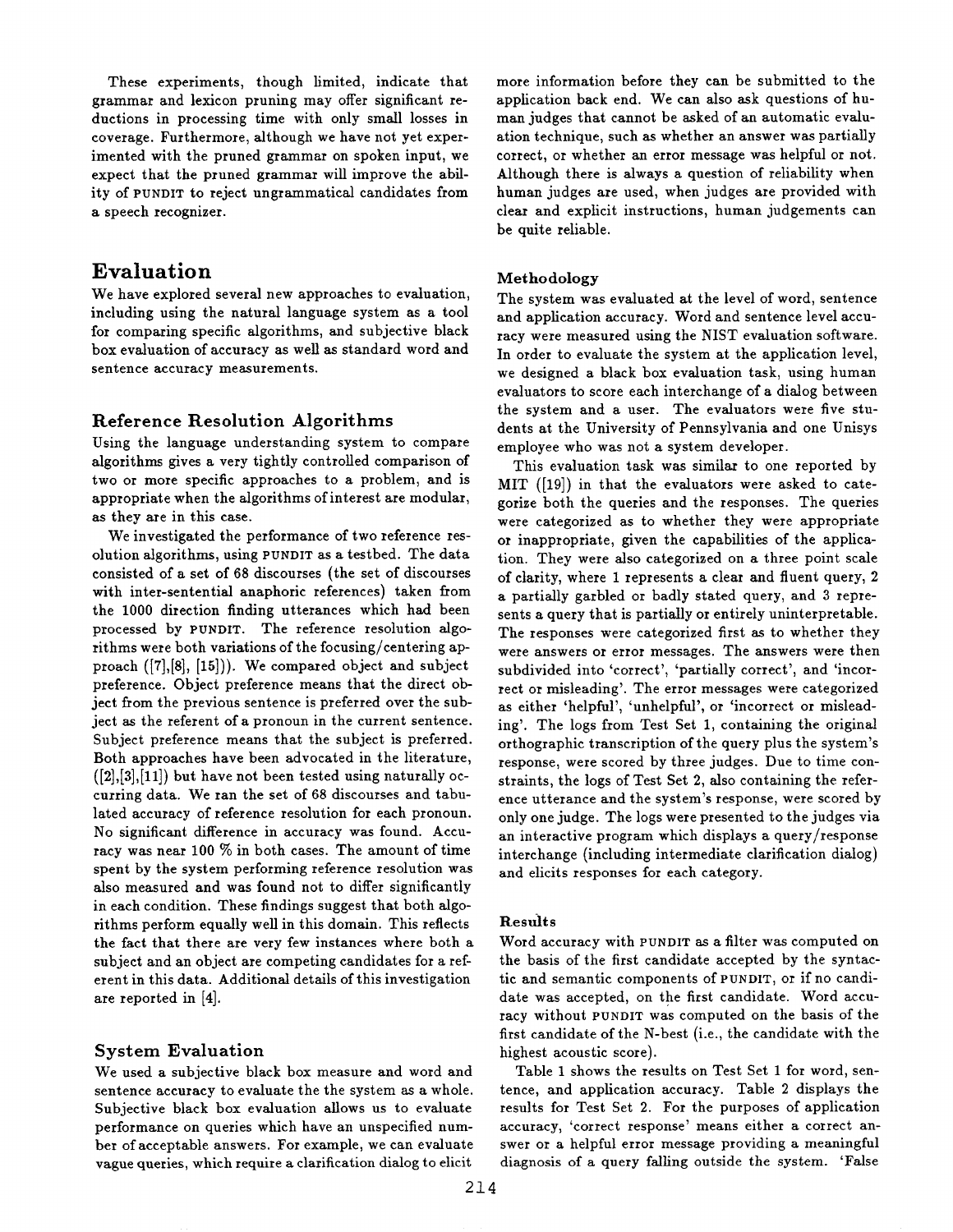|                        | Word Accuracy |       | Sentence | Application Accuracy |                       |
|------------------------|---------------|-------|----------|----------------------|-----------------------|
|                        | Correct       | Error | Accuracy |                      | Correct   False Alarm |
| $W/$ PUNDIT as filter  | 80.0          | 26.1  | 34.3     | 45.7                 | $10.7\,$              |
| $W/O$ PUNDIT as filter | 76.4          | 31.1  | 20.6     | 22.0                 | 93                    |

Table 1: Word, sentence and application accuracy with and without PUNDIT filter for Test Set 1 (11 speakers, 519 query/response pairs) (PUNDIT interpreting the utterance in all cases)

alarms' include partially correct responses, incorrect responses, and incorrect error messages. The natural language component in our current system plays two roles; that is, as filter for the speech recognizer and as interpreter of recognized utterances. For this reason, we have distinguished these roles in the tables. Using PUNDIT as a filter means that the utterance recognized by the spoken language system is the candidate accepted by PUNDIT. Not using PUNDIT as a filter means that the utterance recognized by the spoken language system is the first candidate of the N-best. Using PUNDIT to interpret the utterance means that the candidate selected from the N-best (by whatever means) is sent to PUNDIT for interpretation and translation into function calls to the direction finding expert system.

#### Analysis

Using human judges for the black box evaluation requires assessing their reliability. Judges must be able to agree on their classifications or this approach will not be useful. We measured the reliability of the judges in the black box evaluation by using an analysis of variance technique described in [16]. For the judgement of most interest, that is, whether the answer was correct, partially correct, or incorrect, the mean reliability averaged over speakers was .78 with a standard deviation of .09 for the Test Set 1. Since we had only one judge for Test Set 2, we do not have reliability measurements for that data.

This reliability score can be interpreted as saying that if a new set of judges did these tasks we would expect the correlation between the new judgements and the old judgments to have this value. The high reliability of the correctness judgement is not surprising, since this is a fairly objective judgement. The other, more subjective, judgements which we asked the evaluators to make were less reliable than correctness. For example, the reliability of the fluency judgements on the test data was only .34. We believe that this could be improved through more explicit instructions and some additional training for the evaluators, although it may be that the fluency judgement is of only marginal interest anyway. Disagreements among the judges were mediated by an expert judge who was familiar with the evaluation task, but was not a system developer.

Tables 1 and 2 show that, while PUNDIT as a filter did not provide a large improvement in word accuracy, it did provide a fairly large improvement in sentence accuracy, and it roughly doubled application accuracy. Application accuracy went from 22.0 to 45.7 percent for Test Set 1 and from 28.0 to 51.6 percent for Test Set 2. This improvement results from PUNDIT'S ability to reject uninterpretable candidates in the set of N-best candidates, so that only meaningful candidates are considered for interpretation. It is also interesting to note that word accuracy and application accuracy do not covary completely. There are two reasons for this. First, it is possible for a candidate that is semantically equivalent to the reference answer to be accepted by the natural language system and for the answer to be judged correct. For example, this would be the case if the reference utterance was *How do I get to the nearest bank?* but the natural language system accepted *How would I get to the nearest bank?.* The upshot of this situation is a correct score for application accuracy but a lower score for word accuracy. On the other hand, it is possible for the reference candidate to be accepted by the natural language system, but to then be misunderstood and consequently give an incorrect response. This means that word accuracy is good even though application accuracy is bad.

|              | Reference<br>in N-best | Reference<br>not in N-best | Overall |
|--------------|------------------------|----------------------------|---------|
| Pundit right | 76.0                   | 91.9                       | 83.6    |
| Pundit wrong | 24.0                   | ۰. و                       | 17.4    |

Table 3: PUNDIT's performance on Test Set 1 (11 speakers, 519 query/response pairs), depending on whether or not reference query occurred in N-best  $(N=40)$ .

|              | Reference<br>in N-best | Reference<br>not in N-best | Overall |
|--------------|------------------------|----------------------------|---------|
| Pundit right | 83.5                   | 86.1                       | 84.7    |
| Pundit wrong | 16.5                   | 13.9                       | 16.3    |

Table 4: PUNDIT's performance on Test Set 2 (10 speakers, 496 query/response pairs), depending on whether or not reference query occurred in N-best  $(N=100)$ .

Over and above these summary scores, we wished to investigate the performance of PUNDIT depending on the state of affairs in the N-best. For example, we looked at what PUNDIT did when the reference query occurrs in the N-best and when it does not. If the reference query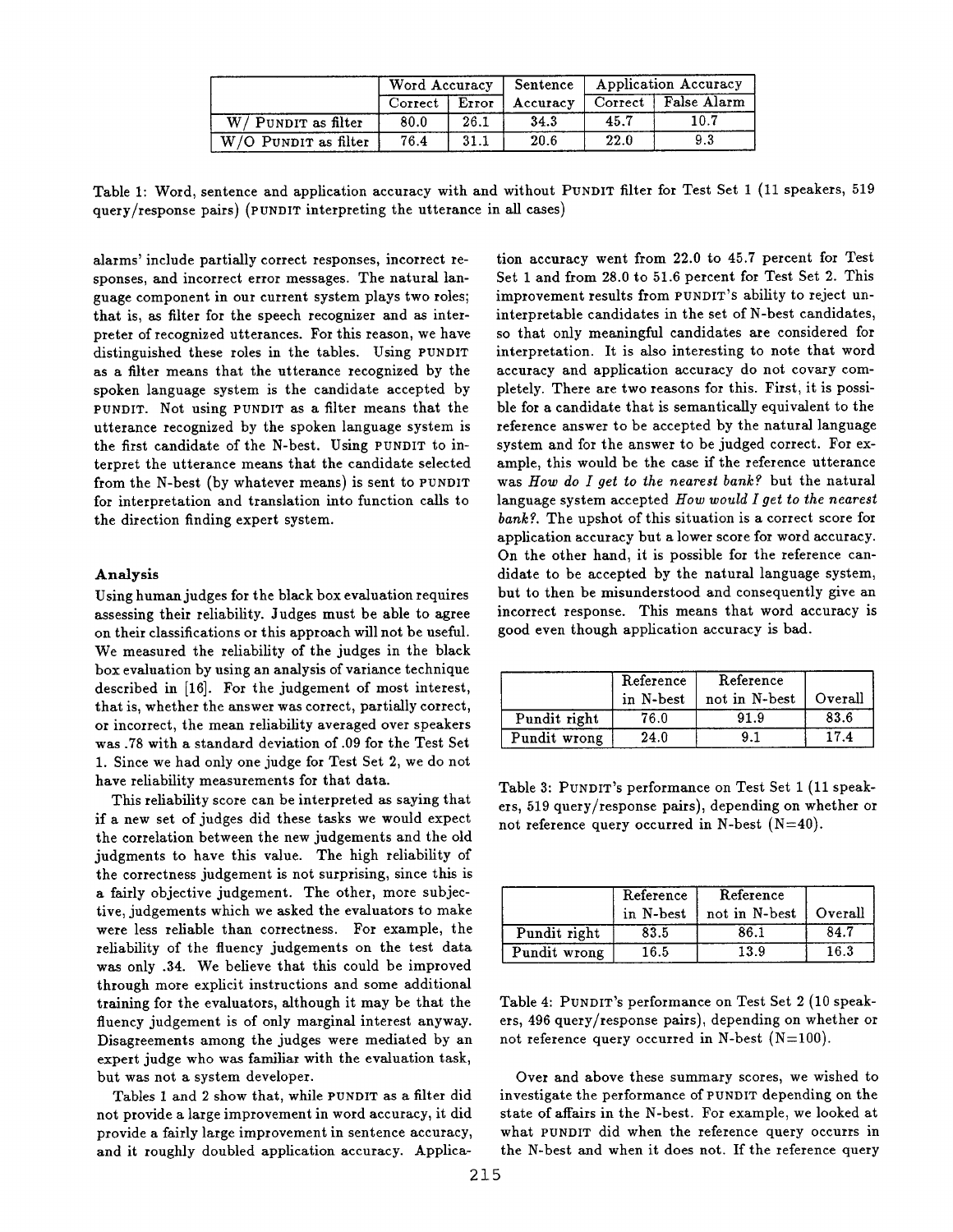|                                   | Word Accuracy |       |          | Sentence   Application Accuracy |                       |
|-----------------------------------|---------------|-------|----------|---------------------------------|-----------------------|
|                                   | Correct       | Error | Accuracy |                                 | Correct   False Alarm |
| $W/$ PUNDIT as filter             | 77.5          | 29.1  | 33.7     | 51.6                            | 9.3                   |
| $\overline{W/O}$ PUNDIT as filter | 74.1          | 33.4  | 20.8     | 28.0                            | $2.2\,$               |

Table 2: Word, sentence and application accuracy with and without PUNDIT filter for Test Set 2 (10 speakers, 496 query/response pairs), PUNDIT interpreting the utterance in all cases)

occurs in the N-best then the right thing for the natural language system to do is to find it, or find a semantically equivalent candidate, and give a correct answer. On the other hand, if the reference query is not in the N-best, then the right thing to do is either to find a semantically equivalent candidate and give a correct answer, or to reject all candidates. Table 3 shows how often PUNDIT did the right thing, by these criteria, for Test Set 1 with N=40, and Table 4 shows similar results for Test Set 2 with  $N=100$ .

We were also interested in looking at the performance of the system as a function of the location of the reference answer in the N-best. This bears on the question of what the optimal setting is for N. Intuitively, looking at more candidates increases the probability that the reference utterance or a semantic equivalent will be found, but at the same time it increases the probability of a false alarm, with the natural language system finding an acceptable candidate that differs semantically from the reference utterance in crucial ways. If we could quantify the relationships among N, the rate of correct responses, and the false alarm rate, it would give us a technique for setting N for optimal accuracy of the spoken language system, given a particular speech recognizer and a particular language understanding component.<sup>2</sup> In Figure 2, we show the cumulative correct answers and the cumulative false alarms as a function of the location of the reference utterance in the direction finding data from Test Set 1 and Test Set 2. In order to determine the optimal setting of N for the SUMMIT/PUNDIT system, we looked at the difference between the cumulative correct responses and false alarms as a function of the location of the reference utterance in the N-best. Figure 3 shows this difference, assuming that correct responses and false alarms have an equal weighting. Obviously they do not have an equal weighting in general. In fact, in most applications false alarms should probably be heavily penalized. If we weight the cost of a false alarm at three times the benefit of a correct response, then the optimal performance of this system is obtained with  $N = 10$  for Test Set 1 and  $N = 11$  for Test Set 2. That is, if the answer is not found in the top 10-11 candidates, the cost of false alarms exceeds the benefit of increased correct responses.

## **Conclusions**

This paper has described several approaches to training and evaluation of spoken language systems. In the area of training we described an approach to measuring the performance of the system on previously unseen data as increasing amounts of training data are used. This experiment demonstrated that a level of 70 % coverage of unseen data was reached after the system was trained on 1000 sentences. We also described how a general, broad coverage grammar and lexicon can be automatically pruned to fit a specific application, thus saving the effort involved in building grammars from scratch for each application.

We also described several approaches to evaluation. We used the system as a tool to evaluate alternative algorithms for reference resolution, and we also evaluated the entire system on word, sentence, and application accuracy. Application accuracy was evaluated using a black box technique with evaluators who were not system developers. We found that the evaluators used in this task were relatively reliable, and we expect that improvements in training and instructions would improve the reliability. Overall application accuracy for the test data was 51.6 %. Separating the performance of PUNDIT from that of the entire spoken language system, we found that PUNDIT did the "right thing" 84.7 % of the time for the test data. Finally we demonstrated a new technique for determining the optimal setting of N for the N-best output from the speech recognizer in a loosely coupled system, for a given speech recognizer, language understanding system, and application.

## **References**

- [1] Catherine N. Ball, Deborah Dahl, Lewis M. Norton, Lynette Hirschman, Carl Weir, and Marcia Linebarger. Answers and questions: Processing messages and queries. In *Proceedings of the DARPA Speech and Natural Language Workshop,* Cape Cod, MA, October 1989.
- **[2]**  Susan E. Brennan, Marilyn W. Friedman, and Carl J. Pollard. A centering approach to pronouns. In *Proceedings of the 25th Annual Meeting of the Association for Computational Linguistics,* pages 155-162, Stanford, CA, 1987.
- [3] Deborah A. Dahl. Focusing and reference resolution in PUNDIT. In *Proceedings of the 5th National*

 $2$  This leaves out another important component of optimal N, of course, which is time, since a larger N would normally be expected to result in increased processing time.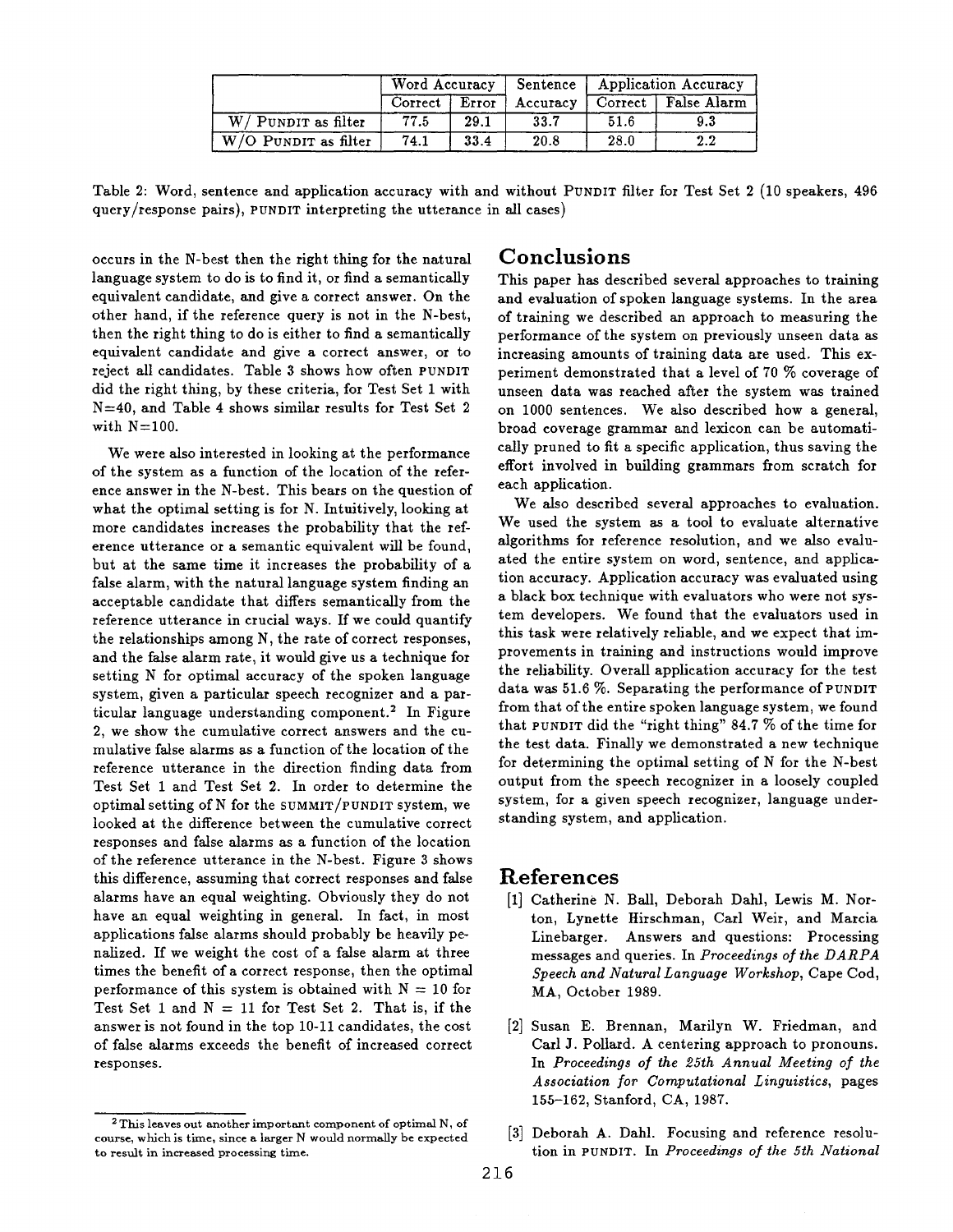

**Location of Reference Answer in N-best** 

Figure 2: Percent right and percent false alarm vs. location of reference query in N-best, for Test Set 1 and Test Set 2

*Conference on Artificial Intelligence, Philadelphia,* PA, August 1986.

- [4] Deborah A. Dahl. Evaluation of pragmatics processing in a direction finding domain. In *Proceedings of the FiSh Rocky Mountain Conference on Artificial Intelligence,* Las Cruces, New Mexico, 1990.
- [5] Deborah A. Dahl and Catherine N. Ball. Reference resolution in PUNDIT. In P. Saint-Dizier and S. Szpakowicz, editors, *Logic and logic grammars*  for language processing. Ellis Horwood Limited, in press.
- [6] Michael Freeman, Lynette Hirschman, Donald McKay, and Martha Palmer. KNET: A logic-based associative network framework for expert systems. Technical Memo 12, SDC-A Burroughs Company, P.O. Box 517, Paoli, PA 19301, September 1983.
- [7] Barbara Grosz, Aravind K. Joshi, and Scott Weinstein. Providing a unified account of definite noun phrases in discourse. Proceedings of the 21st An*nual Meeting of the Association for Computational Linguistics,* pages 44-50, 1983.
- [8] Barbara J. Grosz, Aravind K. Joshi, and Scott Weinstein. Towards a computational theory of discourse interpretation. unpublished mss., 1986.
- Lynette Hirschman, Martha Palmer, John Dowding, Deborah Dahl, Marcia Linebarger, Rebecca Passonneau, François-Michel Lang, Catherine Ball, and Carl Weir. The PUNDIT natural-language processing system. In *AI Systems in Government Conference.* Computer Society of the IEEE, March 1989.
- [10] Lynette Hirschman and Karl Puder. Restriction grammar in prolog. In *Proceedings of the First International Logic Programming Conference,* pages 85-90. Association pour la Diffusion et le Developpement de Prolog, Marseilles, 1982.
- Megumi Kameyama. *Zero Anaphova: The Case of Japanese.* PhD thesis, Stanford University, Stanford, CA, 1985.
- [12] Lewis M. Norton, Deborah A. Dahl, Donald P. McKay, Lynette Hirschman, Marcia C. Linebarger, David Magerman, and Catherine N. Ball. Management and evaluation of interactive dialog in the air travel domain. In *Proceedings of the Darpa Speech and Language Workshop,* Hidden Valley, PA, June 1990.
- Martha Palmer. *Semantic Processing fov Finite Domains.* Cambridge University Press, Cambridge, England, 1990.